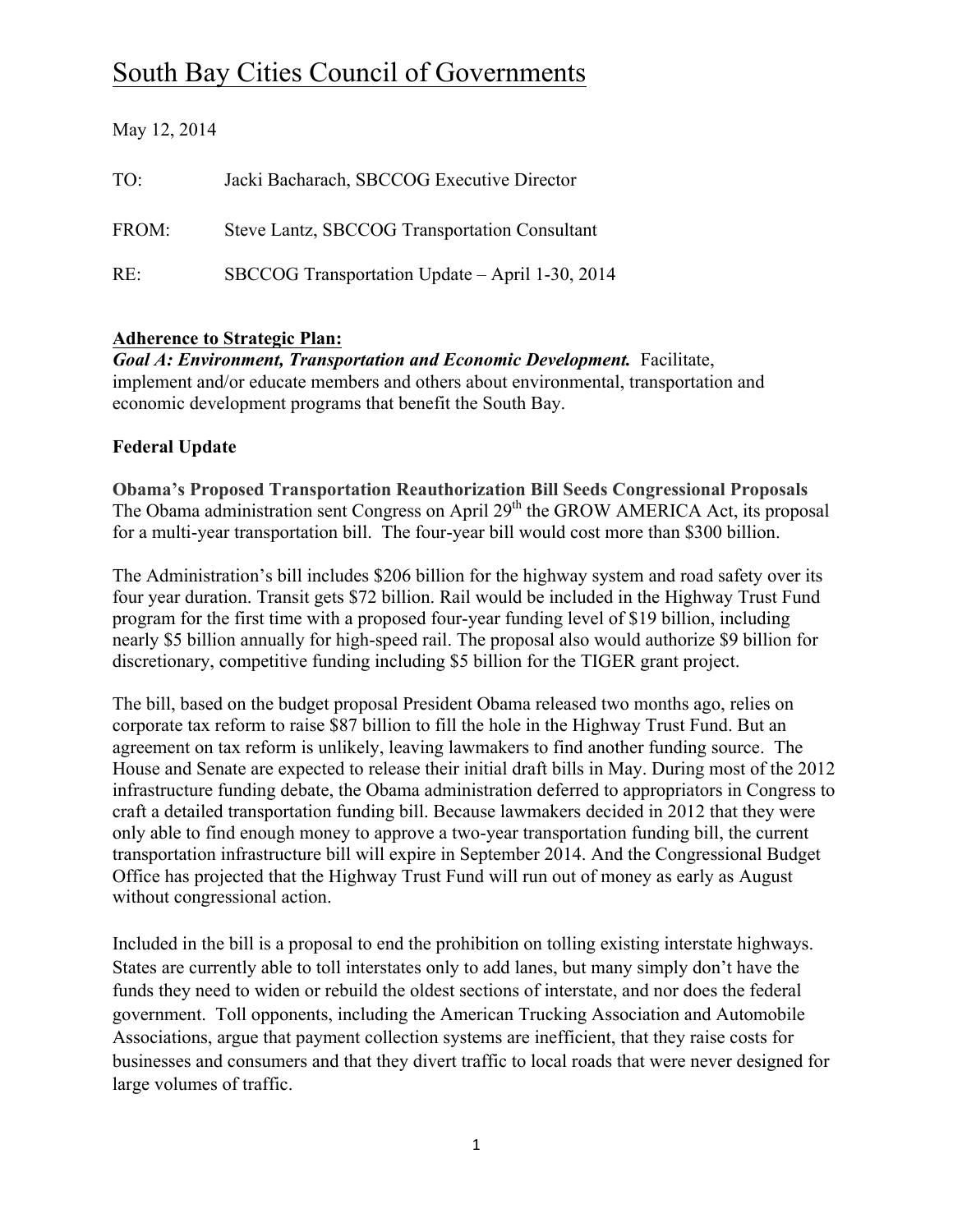The country's 47,000-mile Interstate Highway System has largely been free of tolls since the system's creation in 1956. Its construction and maintenance was funded through a per-gallon tax on gasoline. The tax was increased only three times in its history, most recently in 1993. Since 2008, Congress has had to transfer more than \$50 billion into the Highway Trust Fund from general revenues to keep the fund solvent.

Another interesting bi-partisan proposal has been floated by House of Representatives members John Delaney (D-Md.) and Mike Fitzpatrick (R-Pa.). They suggest a long-term solution in the form of Delaney's bill, H.R. 2084, that would create a financing entity, called the American Infrastructure Fund, to provide loans or guarantees to state and local government for financing transportation projects. State and local governments would pay back the loans at a market rate determined by the American Infrastructure Fund. The bill would also direct the Treasury Secretary to issue \$50 billion worth of bonds for infrastructure projects. Profits from the bond sales would be retained in the American Infrastructure Fund.

The American Association of State Highway and Transportation Officials this week unveiled a new informational tool designed to educate the public and elected officials about the potential impact of an insolvent Highway Trust Fund. The "Nation at a Crossroads" is a web-based infographic, mobile app and printed brochure that provides a national perspective on surface transportation investments. It also provides state-level information to help tell the story of how federal funding affects transportation investment priorities. The web-based version of the infographic is available at invest.transportation.org, and the mobile app versions for both iOS and Android are available for download at invest.transportation.org/app.

**One-time Revenue Fix Advocated for FY 15 Federal Transportation Budget** In an April  $13<sup>th</sup>$  letter to colleagues ahead of debate over a new highway funding bill this year, Reps. John Delaney (D-Md.) and Mike Fitzpatrick (R-Pa.) called on Congress to use onetime revenues from repatriated earnings as a temporary means of funding the trust while negotiating a long-term solution in the Highway Trust Fund reauthorization deliberations. Repatriated revenue comes from transferring foreign earnings or returns on foreign investments.

## **National Study Lauds Los Angeles Region for Reducing Sprawl**

In 2002, Smart Growth America released a landmark report - *Measuring Sprawl and its Impact*. Researchers at the University of Utah's Metropolitan Research Center released an update on April  $2<sup>nd</sup>$  that evaluates changes in sprawl during the past decade. Measuring Sprawl 2014 looks at 221 metropolitan areas and 994 counties around the country, giving them number grades (higher is better) on a "Sprawl Index" by using four factors: density; mix of uses; strength of "activity centers" and downtowns; and accessibility of the street network. The follow-up study also outlines the human and economic costs of sprawl development.

The LA metro area is now the twenty-first least sprawled place in the US, and the seventh least sprawled among metropolitan areas with more than one million residents. The study also noted that LA is the second densest place in the US overall, after New York. Los Angeles was highlighted in the report as the biggest success story due to the substantial densification that has occurred during the past decade. The report attributes the region's new seventh place national ranking to development around transit stations and an ordinance that allows developers to build denser projects in exchange for affordable housing.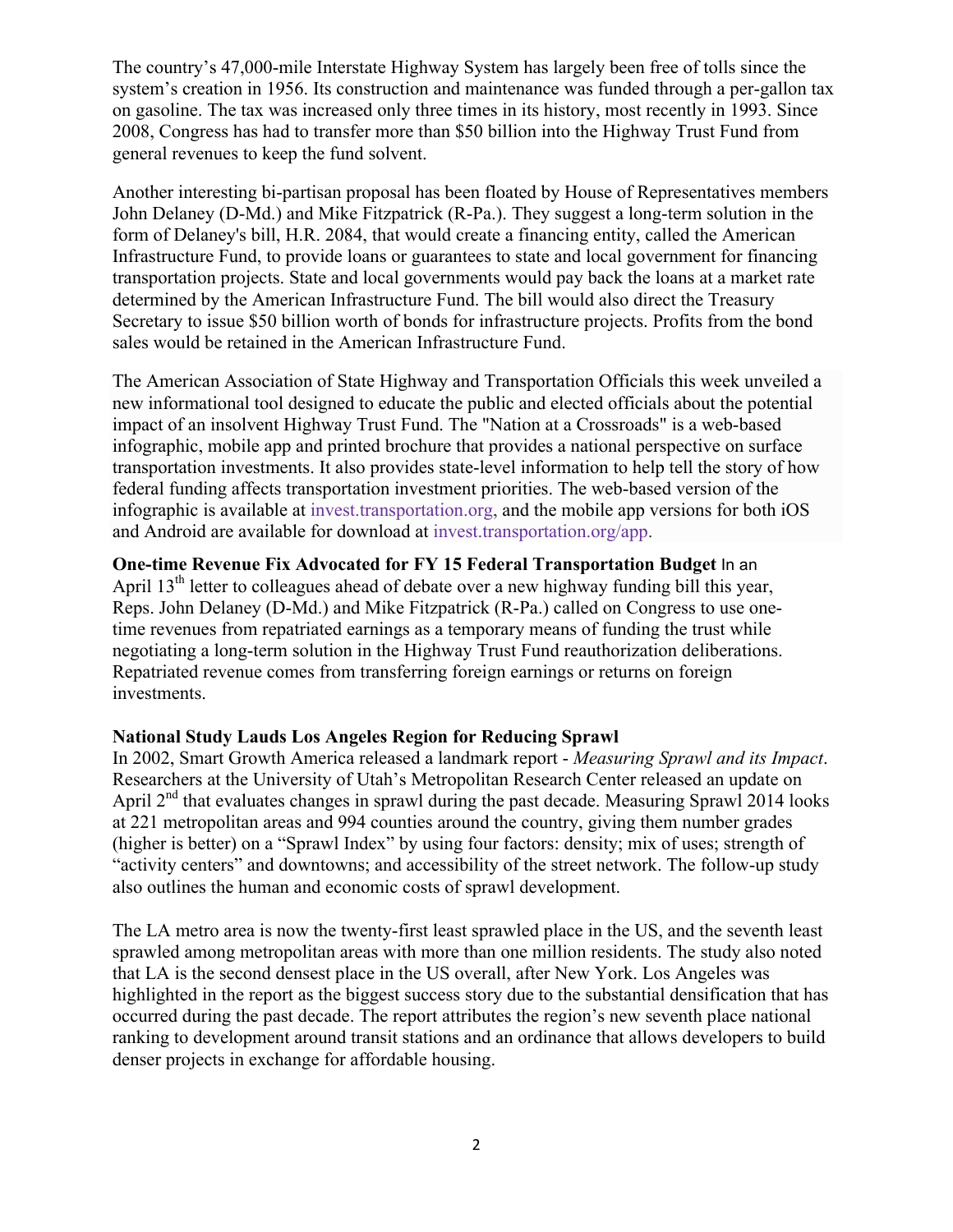Why is it better to reduce sprawl? The researchers found that sprawl correlated with higher rates of obesity, traffic fatalities, ozone pollution, lack of social capital, vehicle miles traveled, physical activity, and residential energy use. Residents of more sprawling regions were stuck with fewer transportation options and higher combined costs of housing and transportation, despite higher housing costs in more compact cities. Researchers also found that an average American in a more compact county has a life expectancy three years longer than one in a less compact county and that residents of more compact metros had greater upward economic mobility: "for every 10 percent increase in an index score, there is a 4.1 percent increase in the probability that a child born to a family in the bottom quintile of the national income distribution reaches the top quintile of the national income distribution by age 30."

## **U. S. Fuel Consumption Has Declined 11% Since 2004**

At the end of March, the University of Michigan's Transportation Research Institute noted that fuel consumption by American drivers in light-duty vehicles -- cars, pickup trucks, SUVs and vans – has declined 11% since 2004 despite continued growth of the U.S. population. The researchers found that fuel-consumption rates by household, per person, per licensed driver and by registered vehicle, were 13 percent to 18 percent lower in 2012 than compared to their peak years in 2003 and 2004.

The researchers attributed some of the drop to economic factors. Higher fuel prices, decreased business and tightened personal finances during the recession meant less travel, increased telecommuting and a rising demand for public transportation.

Researchers at the UCLA Luskin Center for Innovation believe that, while the size of the nation will require continued reliance on the auto, and America's long love affair with the car isn't over, it may be starting to cool, with the period of rapid and unsustainable growth in auto ownership at an end. In addition to the economic factors that are still a driving force in consumer demand for cars, researchers also believe there is a generational shift taking place with younger Americans making fewer trips by car and "traveling considerably fewer miles" than teens and young adults in previous decades.

**Cities Are Undertaking Ambitious Projects To Design Streets For Pedestrians Over Cars** Cities are increasingly designing streets for pedestrians over cars. A recent Smart Growth America article described a variety of models throughout North America. Five recent examples include:

Los Angeles Broadway Streetscape Master Plan **-** Los Angeles City is reimagining Broadway with pedestrian-friendly and traffic-calming designs—a plan inspired in part by Times Square. The first of two phases in the Broadway Streetscape Master Plan are currently underway. In an initial "dress rehearsal," temporary barriers like plastic poles and planters will reduce the number of car lanes from three to two. The west sidewalk will be widened by 8 feet to 20 feet, and both sidewalks will get bulbed-out curb extensions to slow traffic at intersections and reduce pedestrian crossing distances. If it all works, these changes will be made permanent in phase two.

Transformation of Times Square in Manhattan **–** Since Times Square was converted into a diamond-shaped pedestrian plaza with benches and other pedestrian-friendly features, foot traffic and store sales have gone up dramatically.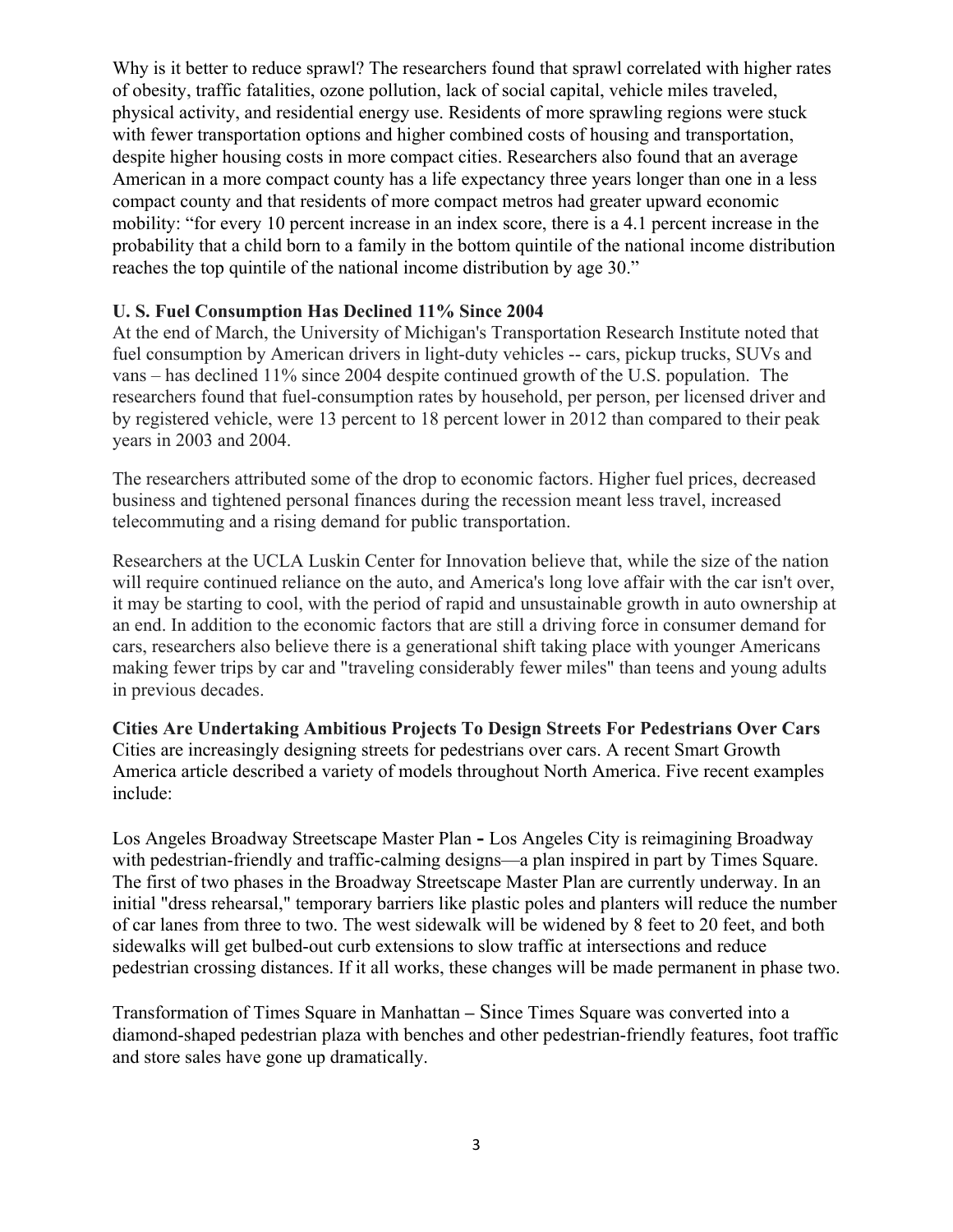San Francisco's Car-Free Market St. - A stretch of Market Street through downtown includes four of the city's 20 most dangerous intersections for pedestrians and two for bikers. Since 2009, city planners have been implementing policies that push private cars off of Market altogether. Proposals include protected bike lanes and a car-free street between the hours of 7am and 7pm and an expanded plan that forces cars to detour around Market entirely, clearing the way for faster buses and for safer pedestrian crossings.

Mexico City's Historic Center Revitalization **-** Madero Street was turned into a car-free pedestrian walkway a few years ago. Mexico City's 2013-2018 Plan for the Historic Center includes 14 projects that will lower speed limits and widen sidewalks, add pedestrian elements, bike lanes, and a Metrobus Rapid Transit line.

Chicago's New Guiding Street Design Philosophy **–** The city's *Complete Streets Design Guidelines* put pedestrians first and cars last to force the city's department of transportation to consider all forms of transportation at once. That means that road crews heading out to resurface a street might consider ahead of time striping new bike lanes, engineers optimizing streetlights for car traffic will also think about crosswalk times, and construction teams rebuilding an entire boulevard may consider pedestrian islands in the roadway, or bike parking on the sidewalk. The city believes these small changes all over the city will add up to a pedestrian-friendly metropolis.

## **FHA To Change Mixed-use Housing Finance Rules**

The financing of low-to-mid-rise mixed-use buildings, restricted by federal rules since the 1930s, will likely become easier in September when the US Department of Housing and Urban Development (HUD) releases its reforms of its Sections 221d4 and 220 multifamily financing programs. The HUD reforms would allow up to 35% non-residential uses in HUD financed projects, up from the current 20% cap. Old mixed-use restrictions remain in place at mortgage giants Fannie Mae and Freddie Mac since changes in these institutions' policies require changes in federal law rather than regulations.

#### **Bike Share Memberships May Become Federally Tax Deductible**

If you drive to work, take the train or the bus, or even ride your own bike, the IRS allows you to deduct some of the costs from federal income taxes. But if you get to work using any of the bikeshare systems sprouting up in American cities, you get no federal tax benefit. New York Senator Chuck Schumer wants to add an amendment to a U.S. Senate package of tax benefit extensions that would allow commuters to deduct up to \$120 per year in bike-share expenses from their taxable income, the same as regular bike commuters. That would make much or all of the cost of an annual bike-share membership fee tax deductible, which ranges from \$70 to \$150 per year depending on the organization selected.

#### **Sacramento Update**

#### **Data Gathering Bill Proposed For A Potential State Vehicle-Miles-Traveled Tax**

SB 1077, by state Sen. Mark DeSaulnier, D-Concord, chairman of the Senate Transportation Committee, proposes to give the California Transportation Agency, the Department of Motor Vehicles and other agencies authorization to track vehicle miles traveled by motorists in a yet-tobe-determined city starting in January 2016. If approved, the pilot would use a "miles-based fee" to replace the state gas tax. The test would be the first in California but the third in the nation, behind similar test programs in Washington and Oregon.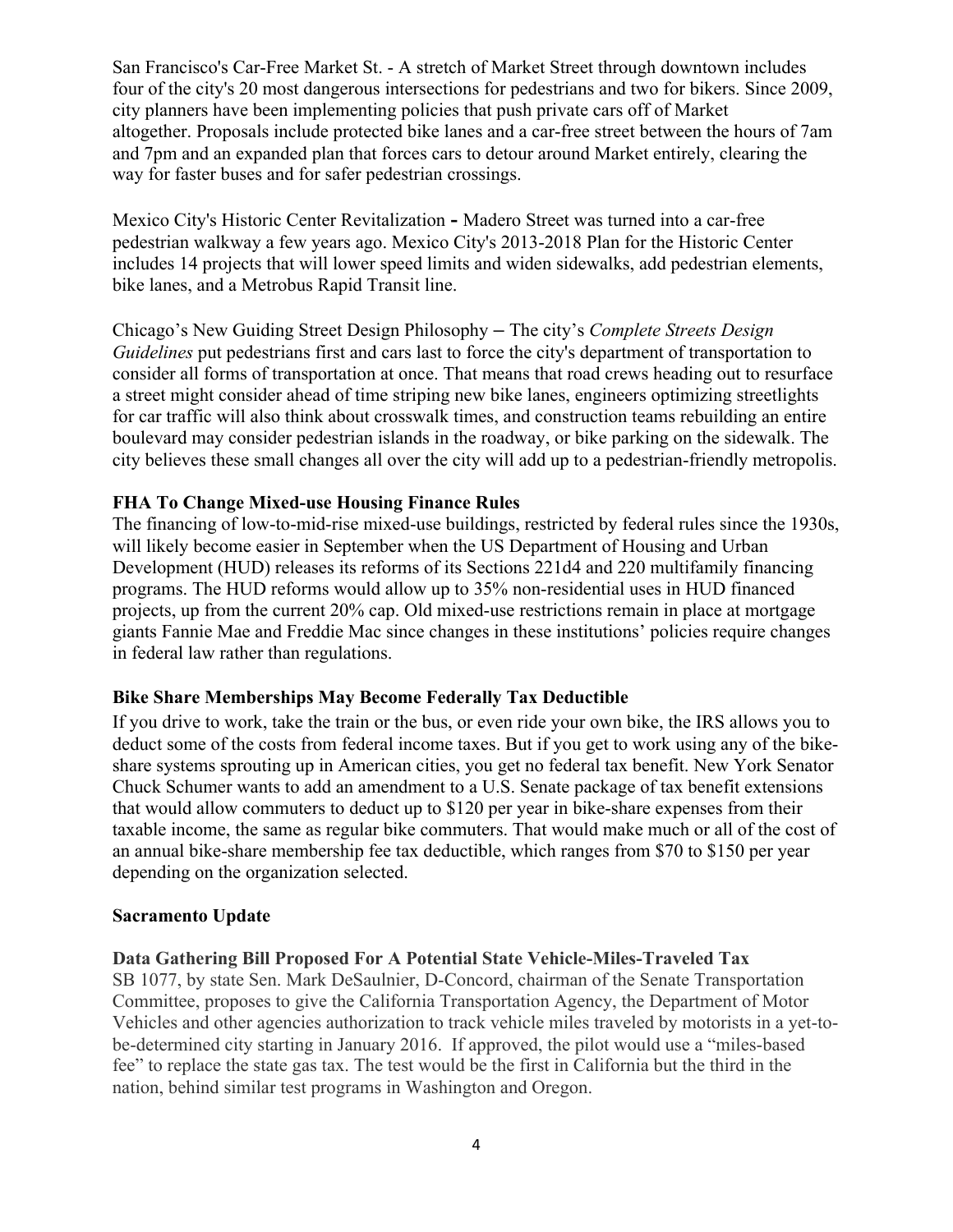A VMT of \$0.05 per mile starting in 2025 would raise \$110.3 billion a year for six Southern California counties: Los Angeles, Ventura, Orange, Riverside, San Bernardino and Imperial, according to SCAG. However, the proposal may face significant opposition from local elected officials who do not favor an increase in the gasoline tax or favor increased local sales taxes for transportation.

## **Caltrans Endorses the Innovative NACTO Urban Street Design Guide**

Caltrans Director Malcolm Dougherty announced on April  $10<sup>th</sup>$  that the agency is endorsing the use of the National Association of City Transportation Officials (NACTO) *Urban Street Design Guide*, giving California cities the state DOT's blessing to install modern infrastructure like protected bike lanes. Many cities around California trying to be forward thinking in terms of alternative modes have been blocked by the state's antiquated design standards. The endorsement of NACTO standards means this manual can be used alongside the California Highway Design Manual and the California Manual of Uniform Traffic Control Devices as an appropriate reference for new street designs

NACTO's Urban Street Design Guide is the product of collaboration between the transportation departments of its member cities around the U.S. The guide provides the latest American standards for designing safer city streets for all users, incorporating experience from cities that have developed innovative solutions into a blueprint for others to use. It supplements, but doesn't replace, other manuals such as the Caltrans Highway Design Manual and California's Manual of Uniform Traffic Control Devices.

The NACTO guide includes design standards for infrastructure including bike boxes, physically protected bike lanes, contra-flow bus lanes, and even parklets. Although these improvements have been implemented in cities in California and the world, they have been considered "experimental" until now.

Caltrans has control over the design of state-owned highways, but the design of local streets and roads is left to local jurisdictions — with one exception. Bicycle infrastructure throughout the state has been dictated by Caltrans-approved designs to protect local municipalities from lawsuits. As a result, city planners were often hesitant to build innovative treatments like protected bike lanes that don't appear in Caltrans Highway Design Manual.

## **California May Cut Gasoline Demand 9% by 2020**

Demand for gasoline may drop by at least 9% through 2020 as consumers switch to greener cars and state and federal policies boost efficiency. If vehicle standards are strictly enforced, the decline could be as much as 13 percent, according to BNEF, a London-based research group. Fuel demand in California has dropped by more than 3 billion gallons a year since 2002.

## **Southern California Update**

## **Metro Votes to Make I-10 and I-110 ExpressLanes Permanent**

The Metro Board of Directors voted April  $24<sup>th</sup>$  to make the ExpressLanes permanent on the I-10 and I-110 freeway segments that were created under a year-long federal pilot study. As part of the vote, FasTrak accounts will be charged a \$1 monthly maintenance fee to help cover operational costs.